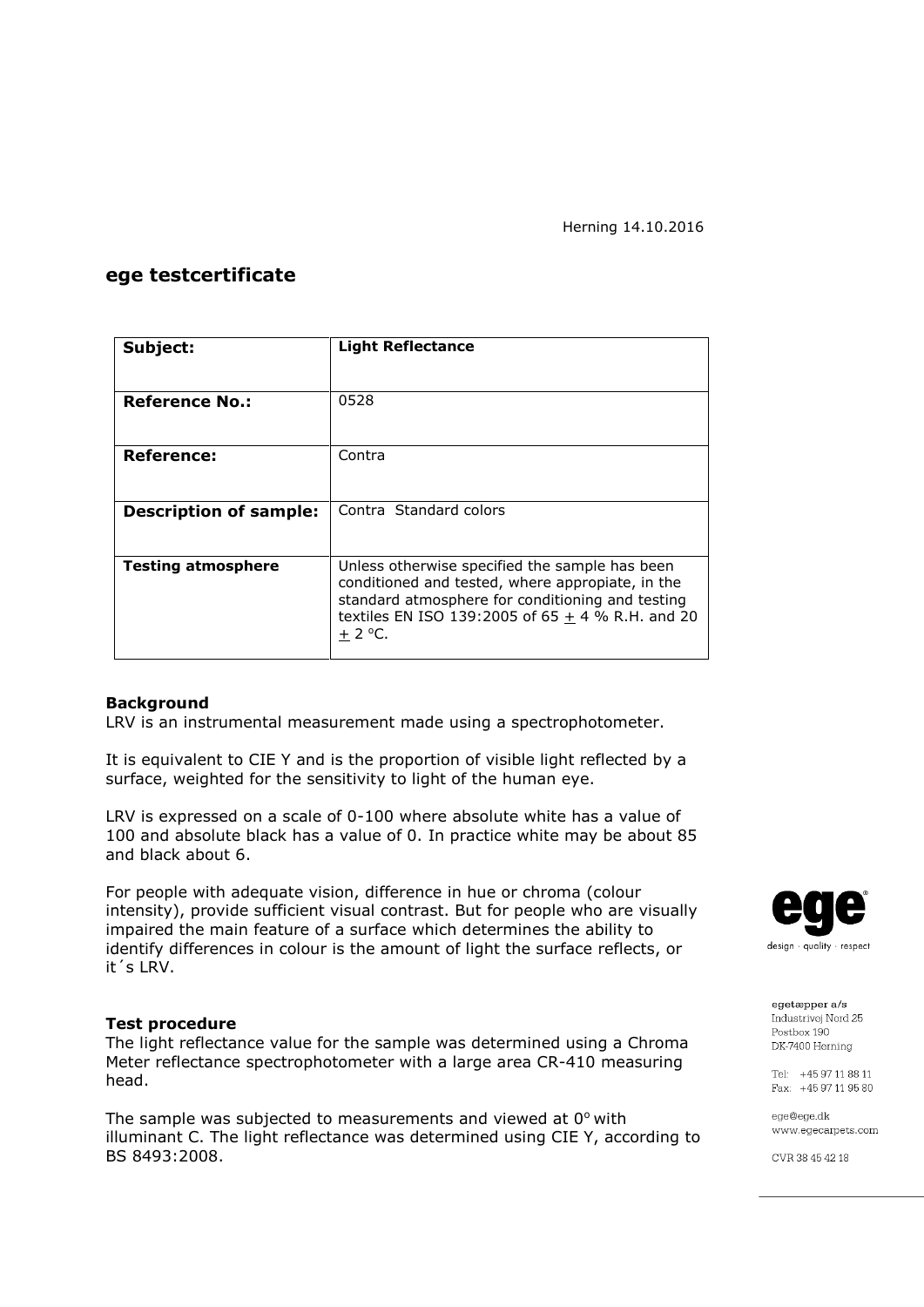## **Test results CIE Y :**

## Ecotrust

| Color ref | Result | Color ref | Result |
|-----------|--------|-----------|--------|
| 069218548 | 3,81   | 069259048 | 4,74   |
| 069219048 | 3,67   | 069259548 | 3,31   |
| 069223048 | 17,71  | 069264048 | 10,96  |
| 069235548 | 7,11   | 069266048 | 7,28   |
| 069237548 | 7,30   | 069273548 | 14,89  |
| 069239048 | 3,83   | 069275048 | 10,29  |
| 069245048 | 4,74   | 069276048 | 6,94   |
| 069247048 | 3,18   | 069276548 | 6,07   |
| 069253048 | 7,01   | 069277048 | 5,99   |
| 069255048 | 6,84   | 069278048 | 3,09   |
| 069258048 | 5,49   | 069280548 | 2,67   |
| 069258848 | 3,97   | 069281048 | 3,23   |

# Broadloom

| Color ref | Result | Color ref | Result |
|-----------|--------|-----------|--------|
| 2153185   | 3,81   | 2153590   | 4,74   |
| 2153190   | 3,67   | 2153595   | 3,31   |
| 2153230   | 17,71  | 2153640   | 10,96  |
| 2153355   | 7,11   | 2153660   | 7,28   |
| 2153375   | 7,30   | 2153735   | 14,89  |
| 2153390   | 3,83   | 2153750   | 10,29  |
| 2153450   | 4,74   | 2153760   | 6,94   |
| 2153470   | 3,18   | 2153765   | 6,07   |
| 2153530   | 7,01   | 2153770   | 5,99   |
| 2153550   | 6,84   | 2153780   | 3,09   |
| 2153580   | 5,49   | 2153805   | 2,67   |
| 2153588   | 3,97   | 2153810   | 3,23   |

*The information contained on page no 1-2 of this certificate is hereby certified to be correct statement of the tests and investigations carried out by ege testlaboratory on the material reffered to.*

orthe DarPedezen

Dorthe Daa Pedersen Laboratory Technician

Signed by Reported By

Welet

Jan Ladefoged Quality- & Environmental Manager